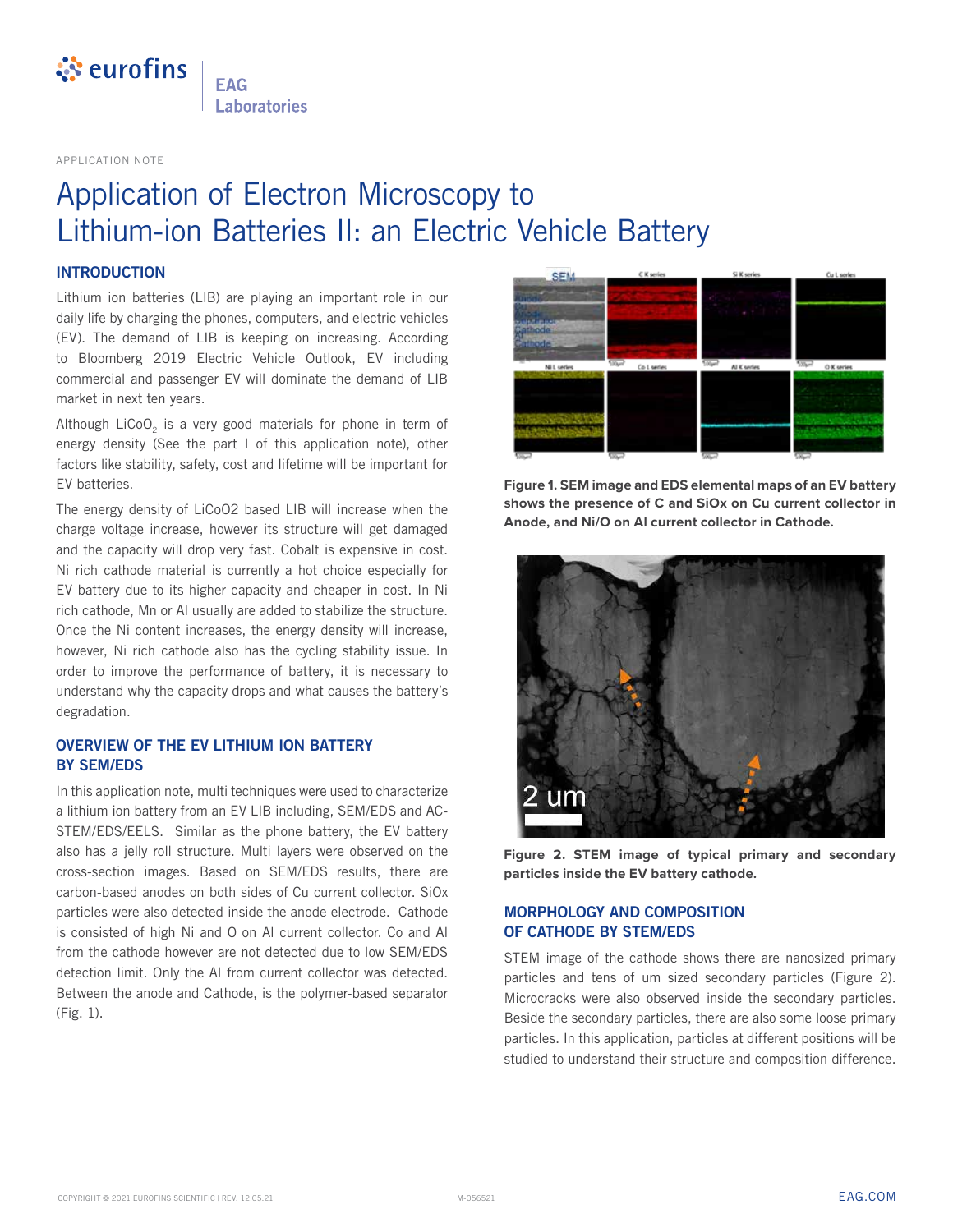# Application of Electron Microscopy to Lithium-ion Batteries II: an Electric Vehicle Battery

STEM/EDS (Fig. 3) with a higher sensitivity clearly show the presence of Al and Co beside Ni and O inside the cathode electrode. F and P from SEI were also detected surround the secondary particle and along the crack inside the particle. Apparently, electrolyte was penetrated the secondary particle as a result of a serious degradation.



**Figure 3. STEM/EDS show the cathode contains Ni, Co, Al and O. F and P surrounded the secondary particle and along the crack inside which was likely from SEI layer.**

#### **ATOMIC STRUCTURE ANALYSIS BY AC-STEM**

As the lithium moves in or out of the electrode during charge/ discharge, the electrode volume will change, and stress will be formed. Then there will be some crack inside the cathode. Figure 4a shows a particle near the microcrack inside the secondary particle. A shell layer was observed on the grain near the crack; however such shell is not visible in the surface away from the crack. For this 20nm shell, the very top surface 2nm has a rocksalt structure, and beneath the 2nm surface is a mixed structure of both rock-salt and layer structure (Fig. 4b). In the core area (Fig. 4c), no contrast in the lithium channel indicated the transition metal did not enter to lithium position. In the surface area (Fig. 4d), transition metal occupied all the lithium positions. Such 20nm shell layer is observed on EV battery cathode, but is not observed on the phone battery cathode, based on it, EV battery has been degraded a lot.

As shown in Figure 4, the shell-like surface at the end of the Li channel is uniform. For the direction that parallel to the lithium channel (Fig. 5), rock-salt structure was also formed on the surface with a rough interface, similar as that observed on phone LiCoO2 cathode. In the layer structure in Fig. 5a area, bright contrast was observed in the lithium position indicates part of the Li/Ni cation mixing due to the degradation.



**Figure 4. (a) STEM image of a cathode particle near a microcrack inside secondary particle. (b) zoom in STEM image from the box area of (a) show the different atomic structure inside the core and surface area. (c, d) atomic HAADF images from the core and surface area show more details of the structure.**



**Figure 5. HAADF images from the grain with surface parallel to the lithium channel.**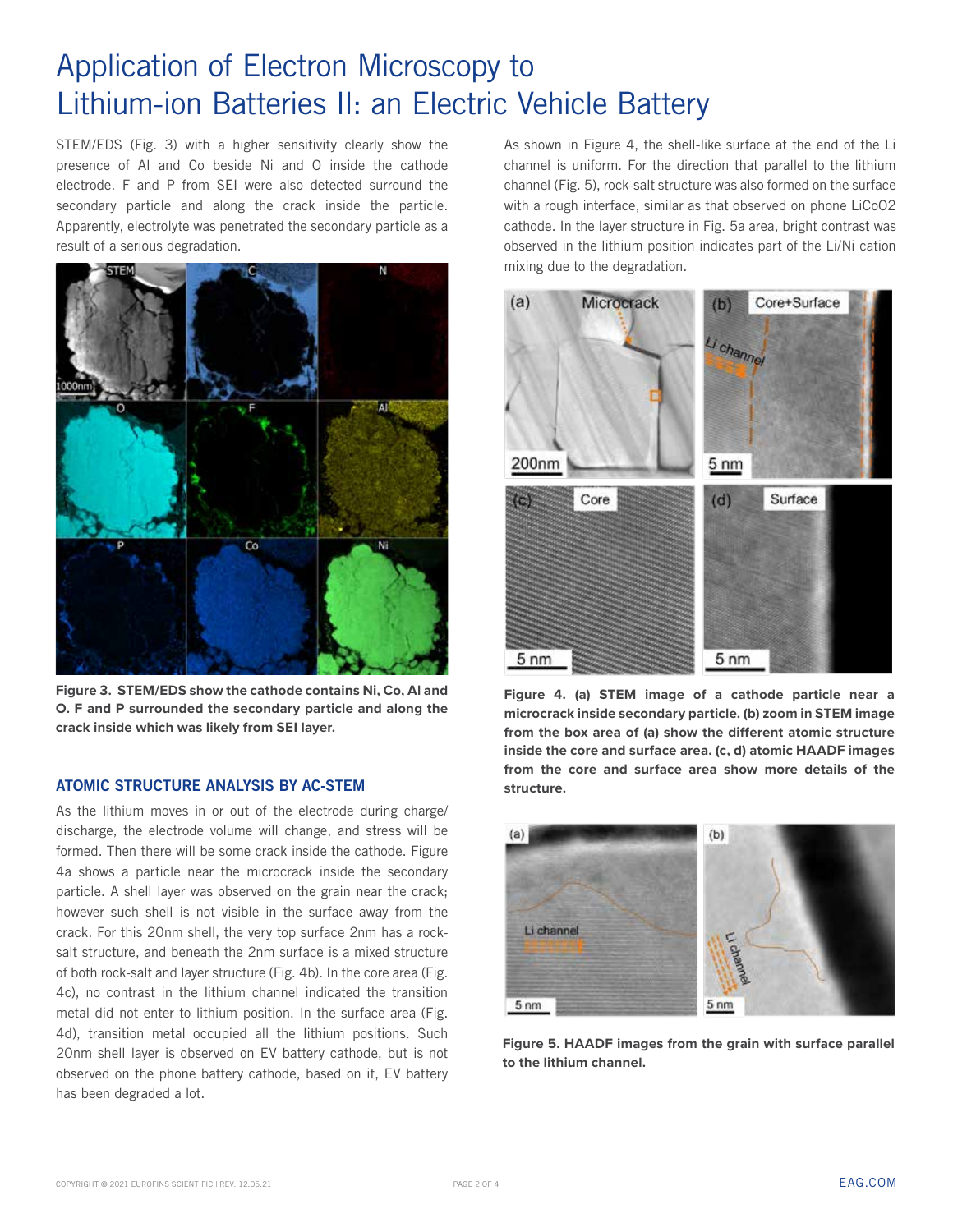# Application of Electron Microscopy to Lithium-ion Batteries II: an Electric Vehicle Battery

### **COMPOSITION AND CHEMICAL STATE ANALYSIS BY EELS**

EELS from multi grains were collected and quantification confirmed the EV battery cathode oxide is Ni rich NCA with Ni about at 90% of the metal, Co about 6 at% and Al around 4at%. Further EELS analysis revealed Li was present inside the core part of the particle, however, no Li was detected in the 20nm thick shell surface. The transition metal Ni, Co, Al and oxygen are present inside the whole area of the grain (Figure 6).



**Figure 6. (a) STEM image of a cathode particle with shell surface near a microcrack. (b) Li K-edge and Ni-M edge from three locations labeled from (c). Elemental maps of Li, O, Al, Co and Ni.** 

More analysis was performed on the surface for the chemical state of Ni at the surface and the core of the grain. At the very top 2nm shell surface, the Ni L edge shifts to left, lower energy loss (Fig. 7b). The left shift indicates the Ni valence state drops from 3+ into 2+. At the surface, O-K edge pre-edge intensity drop a lot (Fig. 7c), and O/Ni ratio drops at the shell surface (Fig. 7d). This all indicates the formation of NiO at the surface. But inside the mixed layer of the 2nm-20nm of the surface, The Ni valence state keeps same as that inside the core of the grain. This is different from the Lithium distribution which was absent in the whole shell of the 20nm layer. Li and Ni have a different degradation in the shell surface.

Al which is important to stabilize the whole structure of the NCA has a non-uniform distribution inside the grain. The Al concentration can change from 0 to 3% across the cathode oxide. However, the Ni and Co concentration are uniform across the grain. Multi grains were studied and all show the uneven distribution of Al inside the cathode oxide.



**Figure 7. (a) STEM image of a cathode particle surface. (b) Ni M-edge, and (c) O K-edge at different locations as labeled inside image (a). (d) Relative composition profile along the line in (a).** 



**Figure 8. (a) STEM image of a loose particle and the lithium map (b). (c) STEM image of a core particle and its lithium map (d). (e) and (f) are EELS spectra from arrowed position in (b) and (d), respectively.**

EELS analysis on a loose particle shows that almost half of the particle lost lithium (Fig. 8 a, b, and e). And at the area without lithium, the Ni L edge shift to the left and changed into NiO structure. For the particle near the core of the secondary particle, the lithium covers the whole grain (Fig. 8 c, d, and f). Likely because it was shielded from the direct contact with the electrolyte by surrounding grains. Structure and composition changes only occurred on the loose particle or near the crack that is contact with the electrolyte.